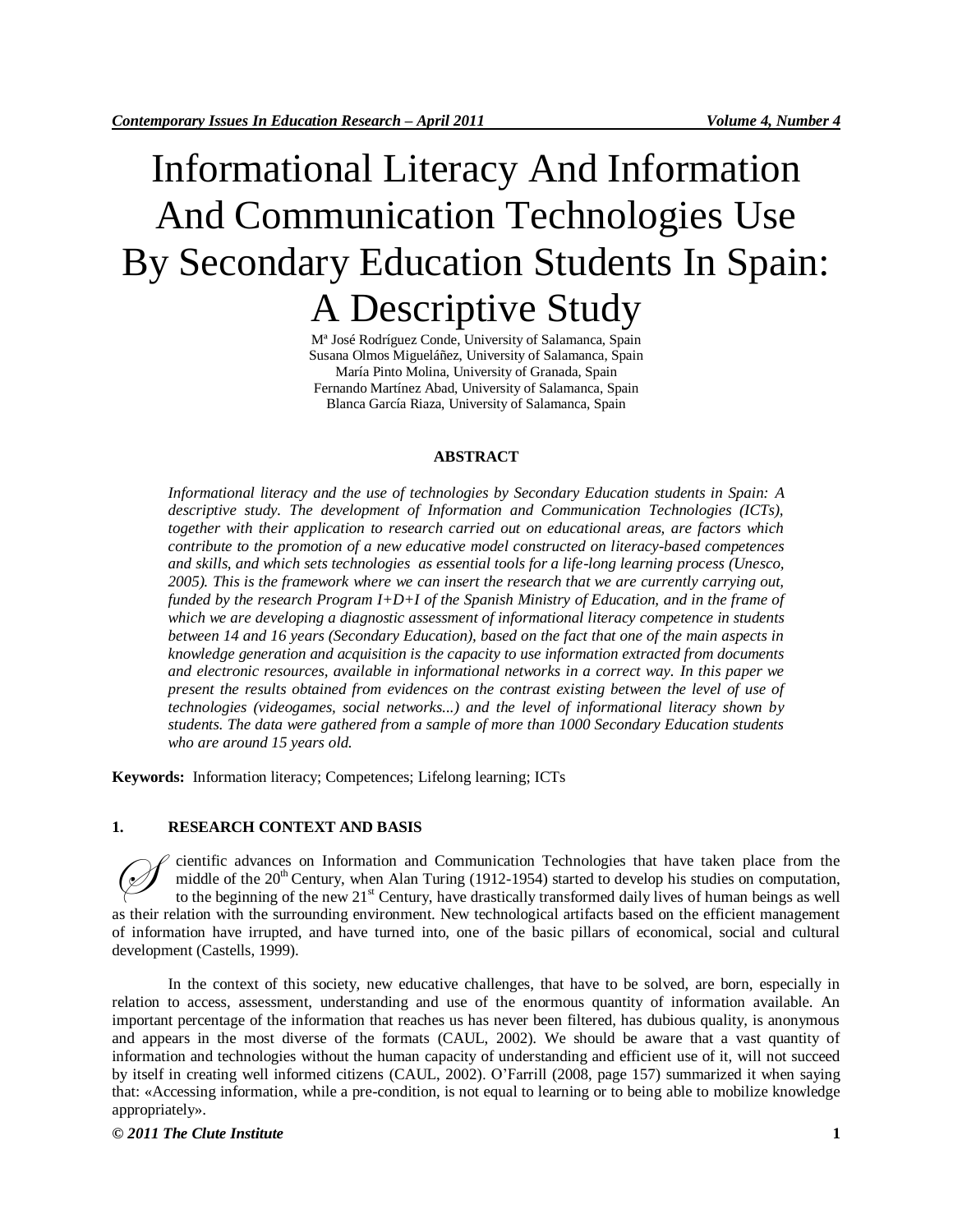This group of new competences related to the management of information that have been born in the Knowledge Society bear a strong relation to the concept of *lifelong learning* to the extent that most authors in the field treat them as inseparable (Andretta, 2007; Bundy, 2004; Gómez Hernández, 2007; Markauskaite, 2006; National Forum of Information Literacy, 2005). As a consequence of living in s 'liquid' society, that is to say, an uncertain and dynamic society where living conditions change even before human behaviors turn into habits, (Bauman, 2006, 2007) and where the knowledge acquired in the childhood and adolescence is not forever useful (Area Moreira, 2001; Mária Pinto, Sales, & Osorio, 2008; European Union, 2000), people are asked to possess a continuous capacity of updating and acquisition of new competences required in each moment (Majó i Cruzate  $\&$ Marqués, 2002; Markauskaite, 2006). To succeed in the creation of these 'liquid', docile minds, it is necessary to build citizens both ready to *learn to learn* and to promise and be responsible for their permanent learning process (International Labour Organization, 2003).

It is precisely from these reflections that, what numerous authors have called 'new literacies', flourish (Lankshear, 2008; Pasadas Ureña, 2008), 'new literacies' that reach far beyond reading/writing abilities, conceived as the nucleolus of literacy so far. Included in these new literacies, Informational Literacy (Alfin) has been born as an essential artifact (Catts, 2005) for the  $21<sup>st</sup>$  Century citizen (Pinto Molina, 2008).

Most of the authors taken into account in this study (Andretta, 2007; Koltay, 2009; Pinto Molina, 2008; Wen, 2008) make reference to the classical definition of the American Library Association (ALA) (1989): «Recognize when information is needed and have the ability to locate, evaluate and use effectively the needed information».

To sum up, we can differentiate the competences that ALFIN contains in four different dimensions or basic steps:

- *Information Search*: The person has to be able to use all types of information sources, as well as to be familiarized with specific strategies for information search.
- *Information Selection*: The person must possess specific knowledge on the main landmarks (authors, institutions, typologies…) of the field of which the information is being searched. In this way, s/he will be able to select the most appropriate information, according to his/her interests.
- *Information Processing*: The control of understanding, analysis and synthesis of information competences is essential in this step, together with the control of certain tools that can be useful for information management.
- *Communication and Popularization of Information:* The person who is said to have Informational Literacy competences should control skills related to information popularization through various channels, in different registers and adapted to the audience to whom it is addressed.

As a consequence, Informational Literacy is formed by a series of specific competences. In the last few years, the most important research groups in this field have developed competence lists, called 'Alfin norms', that all informationally literate people should control. Among these proposals, we can highlight those of ALA (2000), the Council of Australian University Librarians (CAUL) (2001) and the SCONUL (2001).

It is from this competence-based, and step-divided perspective that the development of an assessment on Alfin competences in Secondary Education in Spain (E.S.O.) will be based on.

This paper shows preliminary results of the surveying process carried out in state and public/independent schools to students of 3<sup>rd</sup> and 4<sup>th</sup> grades of Secondary Education. This Study has been developed in the framework of a research project funded by the Spanish Ministry of Science and Innovation, section I+D+I projects in the education field (SEJ2006-10700), and which has continuity in the ongoing project "*Key Competences Assessment and Teacher Training in Secondary Education: TIC, ALFIN and School Coexistence (EF-TALCO*) 1 .

 $\overline{a}$ 

<sup>&</sup>lt;sup>1</sup> National Project I+D+i, 2009: *Key Competences Assessment and Teacher Training in Secondary Education: TIC, ALFIN and school coexistence (EF-TALCO).* Ref.: EDU2009-08753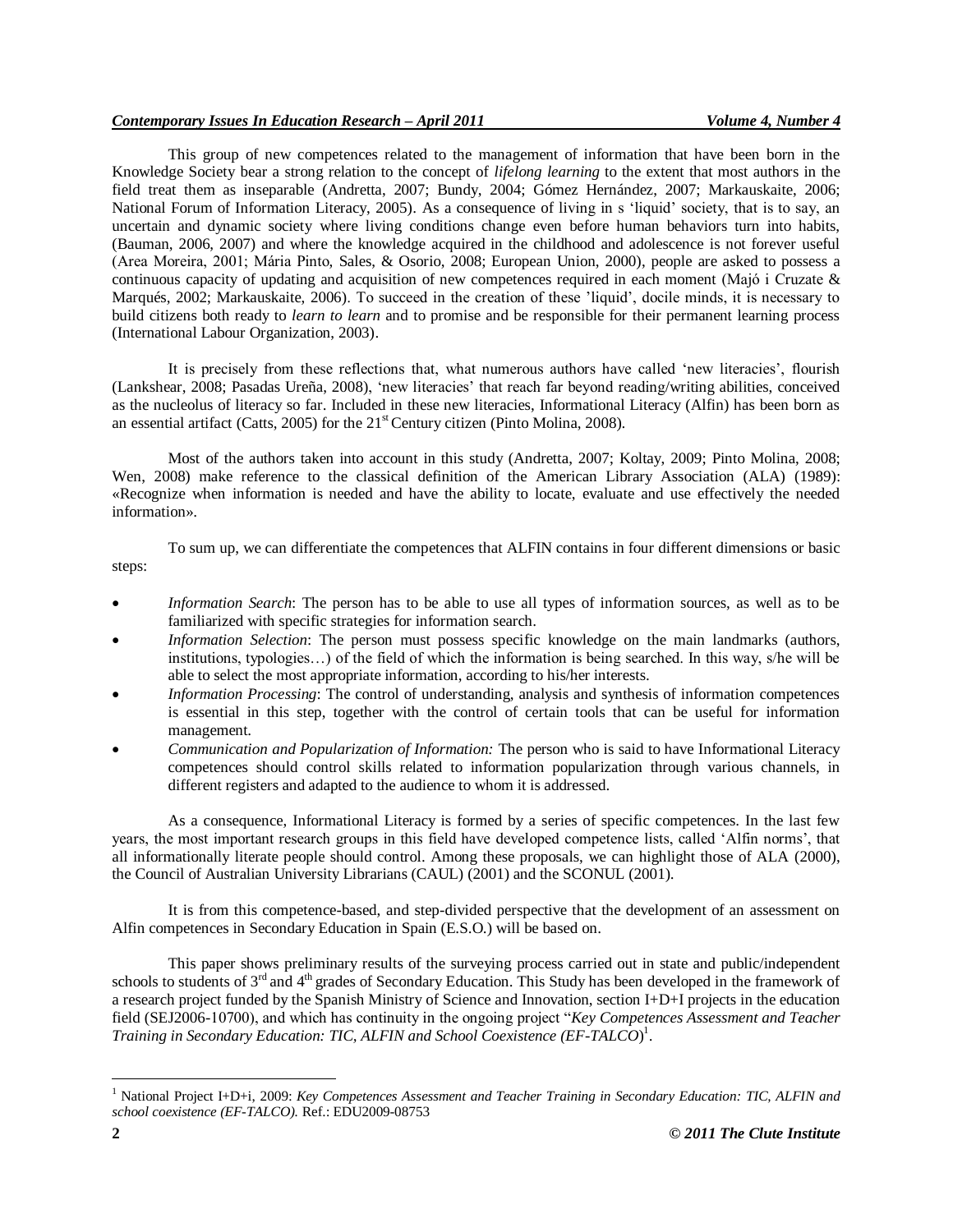# **2. RESEARCH METHODOLOGY**

The *objective* of this empirical study is to describe, from a diagnostic assessment process viewpoint, the level of Informational competence perceived by students from 14 to 16 years, in their final stage of compulsory education in Spain. The final aim is to provide schools with emprical information that could favor decision-taking processes. As a consequence, we try to supply reasonable explanations of the different studied phenomena (Informational and digital competences), with the aim of contributing to the creation of a knowledge basis or to provide with reliable information to base decision-taking processes in the new educative context of  $21<sup>st</sup>$  Century.

#### **2.1. Research design**

The research methodology used to attain the aforementioned objective can be included in the ex-post-facto group. It is a co-relational descriptive design implemented through a survey (Kerlinger & Lee, 2002). Therefore, experimental hypotheses are senseless in this study, where we do not try to demonstrate that there are intended changes, but where we try to determine or explain a situation that is unknown for us.

## **2.2. Variables and tools**

Variables in this study have been classified in two types: Predictive variables (independent), where we can stress the presence of variables related to the students' profile level, age, gender, socio-cultural situation, type of school, academic performance, etc.); and criterion variables (dependent) that will be defined after the analysis of the different dimensions of informational and technological competences.

Data have been gathered in a quantitative way, based on survey methodology, together with the use of *Likert* scales. This instrument has three different groups: The first one, related to demographical and socio-personal data of the students, the second one, where we incorporate a validated scale of self-perceived informational competence (Maria Pinto, 2009) and the third one on frequency of use of ICTs by students, both at school and at home. The second group, related to self-perceived informational competence, contains 25 items that can be grouped under the dimensions of: : *search, selection, processing, communication and popularization of information.*

## **2.3. Sample**

The group of subjects studied corresponds to the students enrolled in  $3<sup>rd</sup>$  and  $4<sup>th</sup>$  grades of Secondary Education (14 to 16 years) in the Spanish region of *Castilla y León*, belonging to 381 different state schools. The method to select the sample has been random based on locations. In this sense, the sample has been selected from the list of schools in the region. If we take into account studies and descriptions on this issue for finite samples and  $\alpha$ =0.05, with a mistake variation of  $\pm$  3%, we need an invited sample of 1,087 subjects, what would be equivalent to the selection of 10-13 schools out of the 381 ones in *Castilla y León* where the level on which the study is based in taught.

Finally, and once the questionnaire has been filled in, the sample is formed by 1,175 students of Secondary Education (ESO), of whom a  $45,5\%$  (n=535) belong to  $4<sup>th</sup>$  grade of ESO, and a53.4% (n=627) to 3<sup>rd</sup> grade. These minor variations do not surprise us because, according to the Statistics of Non-university Studies (MEC, 2009), in the academic year 2006/2007, 23,566 (53,2 %) out of 44,307 students were enrolled on  $3<sup>rd</sup>$  grade while the rest 20,741 students were enrolled in  $4<sup>th</sup>$  grade (46,8 %). Besides this, when we analyze national data obtained in this same study, we corroborate that out of 841,256 students of the second stage  $(3<sup>rd</sup>$  and 4<sup>th</sup> grades) of Secondary Education in 2006/2007, 452,031 (53,7 %) were in 3<sup>rd</sup> grade, while 389,225 (46,3 %) were in 4<sup>th</sup> grade.

These data are very similar to the ones that have been obtained in the sample studied, and, therefore, we can state that the tendency shown indicates that results are adjusted to frequency distribution of population, and not to the particular interest on the conduction of the activity.

Considering the type of school, and taking into account the data obtained, we test that the sample is balanced in terms of students belonging to a state school (54,5 %, n=640) and a public or independent school (45,5  $%$ , n=535).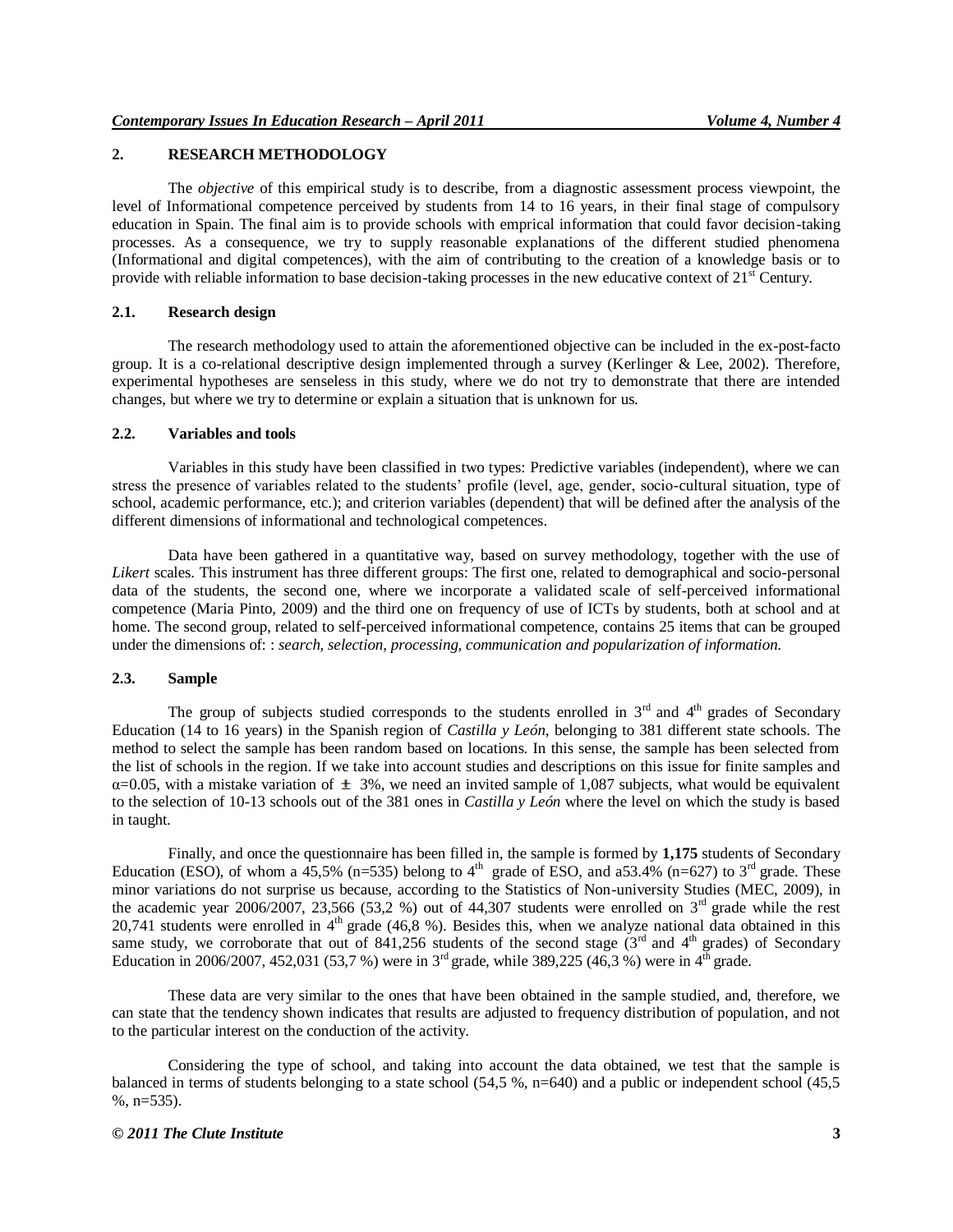

**Figure 1. Representation of the sample studied in terms of academic year and school type**

# **2.4. Results**

Derived from the analysis of the data obtained, we show the results, making a difference, firstly, between those referred to knowledge on informational literacy, and secondly, those related to the use of computing tools.

## *2.4.1. Informational literacy knowledge*

In this section we try to analyze what are the competences, related to informational literacy, that Secondary Education students in Spain mostly control, as well as to know to what degree do they consider its control relevant. For these purposes we have created 25 items related to informational literacy to which students have answered following a scale between 1 and 9 (being 1 the lowest and 9 the highest), both to indicate the level of importance that the competences have in their education process and the level of knowledge that they have on them.

| <b>Informational Competences (Importance given)</b>                       | $\overline{\overline{x}}$ | $S_{x}$ | N    |
|---------------------------------------------------------------------------|---------------------------|---------|------|
| 5. Search and retrieve information from internet                          | 7,84                      | 1,468   | 1161 |
| 13. Extract the information that you actually need                        | 7,50                      | 1,665   | 1152 |
| 16. Download software through internet                                    | 7,31                      | 1,805   | 1153 |
| 21. Write a document (class assignment)                                   | 7,21                      | 1,766   | 1163 |
| 18. Install software                                                      | 7,06                      | 1,940   | 1159 |
| 4. Know theoretical concepts of the subjects                              | 6,84                      | 1,938   | 1159 |
| 23. Ellaborate academic presentations (powerpoint)                        | 6,81                      | 1,984   | 1159 |
| 7. Know strategies of information search                                  | 6,74                      | 1,819   | 1159 |
| 20. Communicate yourself in different languages (English)                 | 6,73                      | 2,370   | 1161 |
| 19. Public communication                                                  | 6,53                      | 2,036   | 1147 |
| 24. Popularize information through internet (webs, blogs, )               | 6,43                      | 2,142   | 1150 |
| 14. Recognize the different parts in which the text id divided            | 6,38                      | 1,985   | 1157 |
| 11. Determine if fan information source is updated                        | 6,19                      | 2,157   | 1145 |
| 8. Assess the validity of information sources                             | 6,17                      | 1,925   | 1138 |
| 1. Read articles or books in printed format                               | 6,14                      | 2,097   | 1171 |
| 6. Use sources as blogs, distribution lists, forums                       | 6,06                      | 2,136   | 1159 |
| 9. Recognize the idea of author in a text                                 | 5,97                      | 2,154   | 1159 |
| 17. Use calculation sheets to carry out activities                        | 5,95                      | 2,189   | 1150 |
| 3. Consult and use data bases                                             | 5,89                      | 2,073   | 1155 |
| 22. Know the laws on information usage and intellectual property          | 5,89                      | 2,198   | 1138 |
| 12. Know the most relevant authors and institutions in your thematic area | 5,78                      | 2,088   | 1144 |
| 10. Know the different typologies of scientific information sources       | 5,63                      | 2,104   | 1131 |
| 15. Use data-bases management tools                                       | 5,56                      | 2,120   | 1119 |
| 2. Access and use catalogues through internet                             | 5,40                      | 2,139   | 1164 |

|  | Table 1. Descriptive statistics on the importance that students give to informational competences. |
|--|----------------------------------------------------------------------------------------------------|
|  |                                                                                                    |

\* Mean and standard deviation obtained from a scale between 1 and 9 (1=Very low; 3=Low; 5=Mean; 7=High; 9=Very high)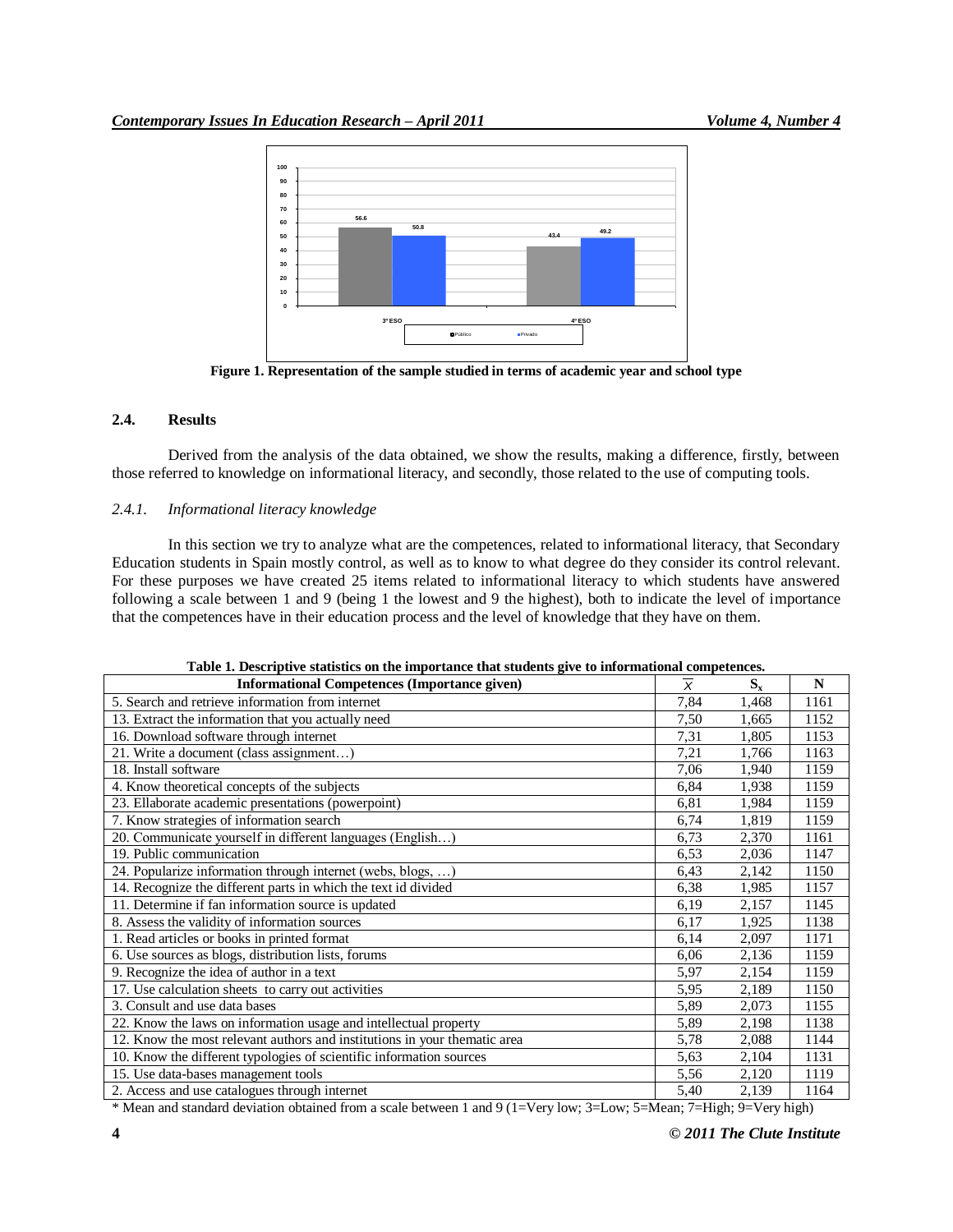As it can be observed in the table above, subjects give a medium-high importance to all informational competences presented, considering more relevant ( $\overline{X} > 7$ ) those related to the use of computing tools that students use more frequently *(Search and retrieve information from internet, Download and install software through internet, Write a document).*

It is logical that the competence *Search and retrieve information from internet* has to be the more highly valued, taking into account that, according to a study of Washington University (Head & Eisenberg, 2009), when students face problems in their daily life that make them look for information, more than a 90 % of the subjects turn to Google and Wikipedia, and; on the other hand, when they face academic problems, percentages keep maintaining between 85 and 95 %. Less importance ( $\overline{X}$  < 6) is given to more specific competences related to specialized computing knowledge (Use of calculation sheets, data-bases and management tools for data-bases, Access to catalogues, knowledge about the most relevant sources in a thematic strand, and take into account the typology of the information source). Likewise, we can observe a tendency to underestimate the importance of competences related to the category 'information selection'.

| <b>Informational Competences (level of knowledge)</b>                     | $\overline{x}$ | $S_{x}$ | N    |
|---------------------------------------------------------------------------|----------------|---------|------|
| 5. Search and retrieve information from internet                          | 7,84           | 1,483   | 1152 |
| 16. Download software through internet                                    | 7,25           | 2,028   | 1146 |
| 21. Write a document (class assignment)                                   | 7,20           | 1,711   | 1154 |
| 13. Extract the information that you actually need                        | 7,13           | 1,683   | 1145 |
| 23. Ellaborate academic presentations (powerpoint)                        | 6,94           | 2,019   | 1158 |
| 18. Install software                                                      | 6,59           | 2,217   | 1154 |
| 6. Use sources as blogs, distribution lists, forums                       | 6,57           | 3,251   | 1146 |
| 4. Know theoretical concepts of the subjects                              | 6,56           | 2,948   | 1142 |
| 14. Recognize the different parts in which the text id divided            | 6,47           | 1,843   | 1148 |
| 1. Read articles or books in printed format                               | 6,44           | 1,904   | 1158 |
| 24. Popularize information through internet (webs, blogs, )               | 6,42           | 2,275   | 1149 |
| 7. Know strategies of information search                                  | 6,38           | 1,865   | 1150 |
| 19. Public communication                                                  | 6,04           | 2,099   | 1137 |
| 17. Use calculation sheets to carry out activities                        | 5,91           | 2,200   | 1147 |
| 8. Assess the validity of information sources                             | 5,85           | 2,027   | 1122 |
| 11. Determine if an information source is updated                         | 5,83           | 2,091   | 1139 |
| 20. Communicate yourself in different languages (English)                 | 5,82           | 2,236   | 1150 |
| 2. Access and use catalogues through internet                             | 5,70           | 2,257   | 1153 |
| 9. Recognize the idea of author in a text                                 | 5,68           | 2,020   | 1149 |
| 3. Consult and use data bases                                             | 5,54           | 2,208   | 1141 |
| 12. Know the most relevant authors and institutions in your thematic area | 5,37           | 1,980   | 1135 |
| 22. Know the laws on information usage and intellectual property          | 5,25           | 2,111   | 1127 |
| 10. Know the different typologies of scientific information sources       | 5,14           | 2,230   | 1123 |
| 15. Use data-bases management tools                                       | 5,04           | 2,190   | 1112 |

# **Table 2. Statistical data on the level of knowledge of informational competences**

\* Mean and standard deviation obtained from a scale between 1 and 9 (1=Very low; 3=Low; 5=Mean; 7=High; 9=Very high)

People polled admit to have a medium-high level of knowledge in the informational competences presented and, likewise, declare to have a high knowledge  $(\overline{X} > 7)$  on almost the same competences which they declared were very relevant *(Search and retrieve information from internet, Download and install software through internet, Write a document),* coinciding as well the competences less valued by students with those which they affirm have less control of. These coincidences in the results keep feeding the hypothesis that competences that are better controlled by students are as well the most highly valued, due to the knowledge of the benefits that it can supply. We can see again how the competences that students declare to control in a lower degree are those related to information selection.

*© 2011 The Clute Institute* **5** We can complete the data obtained with results obtained in a study (Sigalés, Mominó, Meneses,  $\&$  Badia, 2009), where it is highlighted that the majority of students is able to create a text document (78,8 %) and to install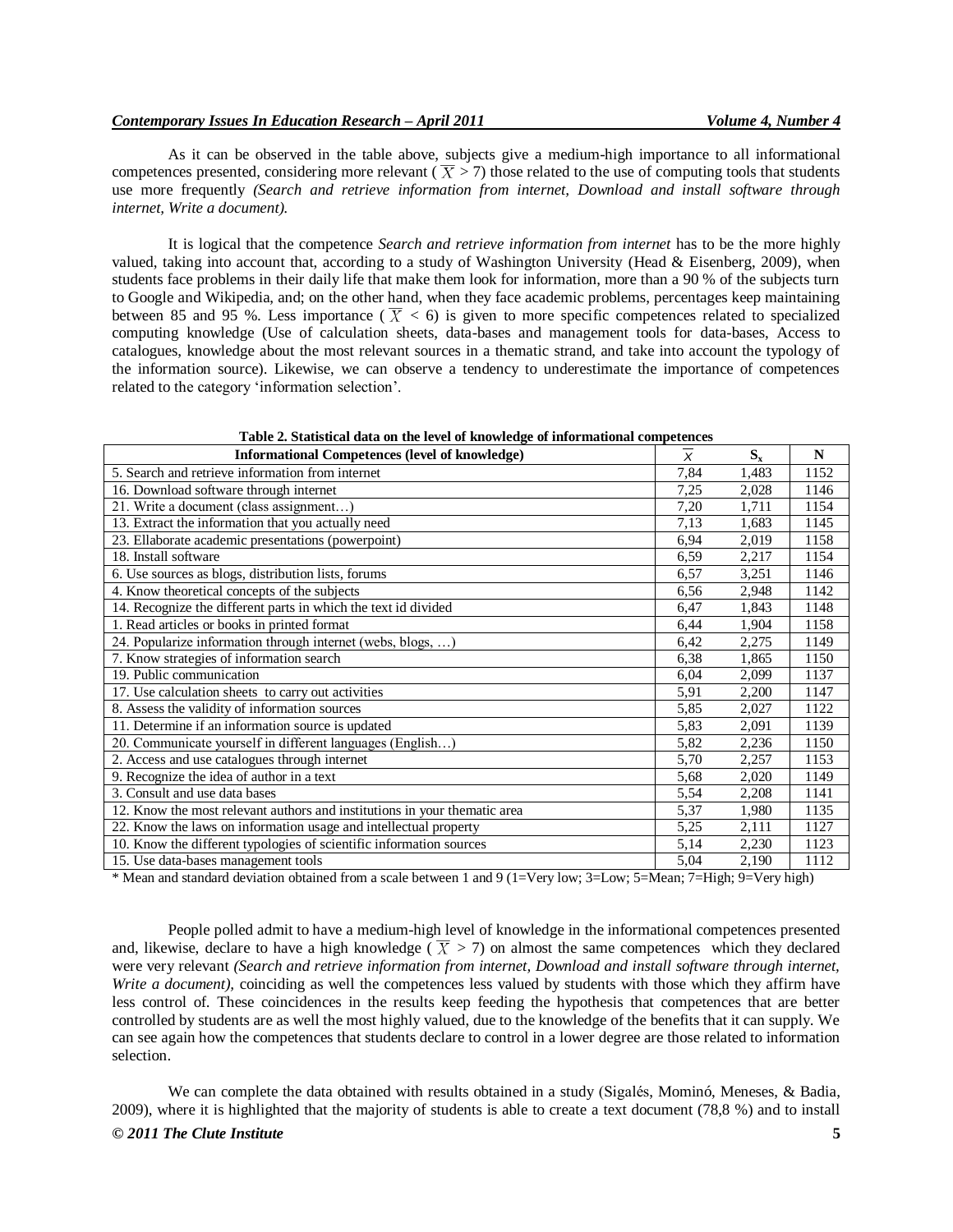and uninstall a program (71 %),while only approximately a third of those polled (32,2 %) declared to be able to create a data-base. On the other hand, some other data that provide us with coherence on those obtained in this study are based on the use of internet by students; while students cited in the aforementioned study declare to have high abilities when searching for information (91,8 %) and file downloading (77,5 %), they also declare to have a lower ability on publishing contents on the internet (36,9 %).

We present below the results that make reference to the four categories considered, each of which is formed by a group of items out of the 25 proposed. We refer to the following categories: *Information search* (items 1 to 7), *information selection* (items 8 to 12), *information processing* (items 13 to 18) and *communication and popularization of* information (items 19 to 24).

In the light of the results obtained, we can observe that the category *information selection* is the one with a lower value both in importance and knowledge level. Nevertheless, if we compare the mean valued obtained in both cases: importance and knowledge level, we find that the category with a higher value varies in a way that, for the students, the most relevant categories are competences related to *information processing and communication and popularization of information*. Besides, if we conduct a first comparison between means, we can observe that, except for *information search,* in the rest of categories the mean is moderately higher in terms of importance than in terms of level of knowledge perceived. This datum indicates us that students are demanding a greater formation in competences related to *selection, processing, communication and popularization of information.*

|                                                 | Self-perceived competence<br><b>Importance perceived</b> |       |      |      |       |      |
|-------------------------------------------------|----------------------------------------------------------|-------|------|------|-------|------|
| <b>Informational Competence</b>                 |                                                          | Dv.   |      |      |       |      |
| Search of information                           | 6.43                                                     | 1.216 | .116 | 6.46 | 1.333 | 1079 |
| Selection of information                        | 5.96                                                     | 1.587 | 1080 | 5.59 | 1.482 | 1063 |
| Information processing                          | 6.63                                                     | 1.318 | 1074 | 6.41 | 1.334 | 1072 |
| Communication and popularization of information | 6.61                                                     | .429  | 106  | 6.29 | 1.363 | 1091 |

**Table 3. Statistical descriptive data: Importance and knowledge level categorized.**

Even though if we carry out a t-score test for correlated samples to test if there are statistically significant differences between **importance** given and **level of knowledge** perceived on informational competences, we do not find differences in relation to information search (t= $-163$ ; p=0.871); but we do find differences in the three binomials: Information selection (t=10,264; p=0.000), information processing (t=7,303; p=0.000) and information communication and popularization  $(t=9,748; p=0.000)$ . In this same sense, the aforementioned study indicates that students believe themselves to be experts in handling ICTs, but the reality is that they do not have interiorized the processes that have to be carried out for a correct processing of information (not only search of information, but also information assessment and communication).

To analyze the validity of content of the informational literacy scale, we carry out a factorial analysis (AFAC). Firstly, we test the suitability of data for its application (see table below).

| Table 4. Degree of association among variables indicators. |                                                                             |  |  |  |  |  |
|------------------------------------------------------------|-----------------------------------------------------------------------------|--|--|--|--|--|
| <b>Correlational matrix</b>                                | <b>Correlated variables</b>                                                 |  |  |  |  |  |
| Barlett esfericity test                                    | $7554.216$ (p=0,000)                                                        |  |  |  |  |  |
| Main diagonal of the anti-image correlational matrix       | High values ( $>0.9$ ) in all cases but item 6, where it is higher than 0.8 |  |  |  |  |  |

Results justify that necessary conditions for the application of AFAC are fulfilled, and therefore, we continue with the extraction of factors and dimensions on the self-perceived competence level. The analysis has been carried out using the method of principal components, with varimax rotation. The four factors that remain from the analysis (self-values higher than one) can explain the 50,598% of the variation percentage of the total of the correlational matrix. If we analyze the variation percentage that explains every component, we see how the first value explains the 32,101% of the variation, that is to say, with a single component, we can explain more than half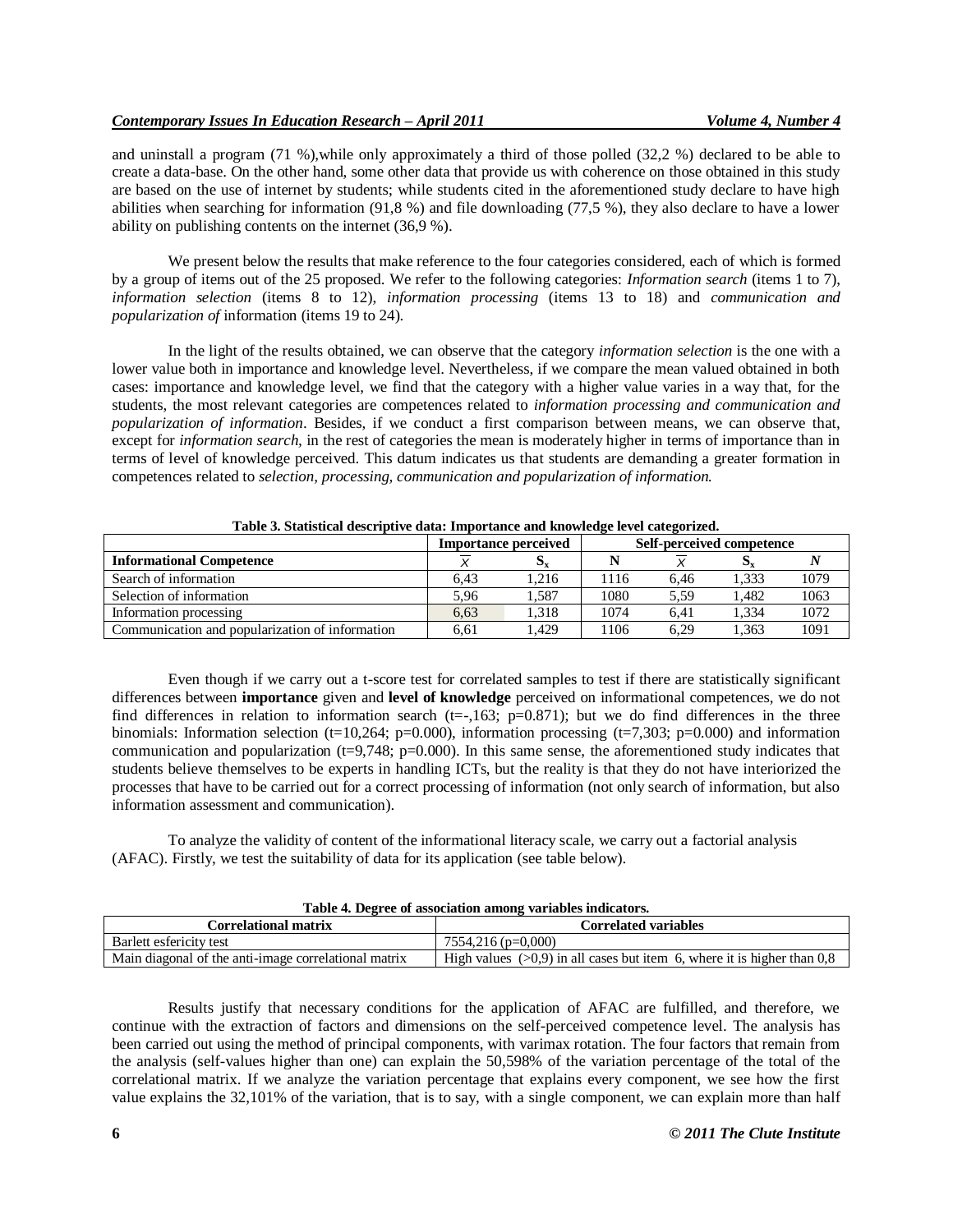of the variability; the rest 18,497% can be explained with other three factors, being the second factor to explain the 8,083%; 6,180% the third and the fourth 4,234%.

To sum up, factor analysis shows that there is a multidimensional structure on the concept analyzed, as it can be foreseen. The four factors are defined below:

|                                                                           | <b>Components</b> |              |        |       |
|---------------------------------------------------------------------------|-------------------|--------------|--------|-------|
|                                                                           | 1                 | $\mathbf{2}$ | 3      | 4     |
| 15. Use data-bases management tools                                       | .763              |              |        |       |
| 3. Consult and use data bases                                             | .733              |              |        |       |
| 11. Determine if an information source is updated                         | ,599              |              |        |       |
| 10. Know the different typologies of scientific information sources       | ,593              |              |        |       |
| 8. Assess the validity of information sources                             | .588              |              |        |       |
| 22. Know the laws on information usage and intellectual property          | ,562              |              |        |       |
| 2. Access and use catalogues through internet                             | .514              | ,416         |        |       |
| 12. Know the most relevant authors and institutions in your thematic area | ,513              |              | .505   |       |
| 7. Know strategies of information search                                  | ,487              |              |        |       |
| 17. Use calculation sheets to carry out activities                        | ,446              |              |        |       |
| 5. Search and retrieve information from internet                          |                   | .784         |        |       |
| 13. Extract the information that you actually need                        |                   | ,632         |        |       |
| 16. Download software through internet                                    |                   | ,620         |        | ,410  |
| 21. Write a document (class assignment)                                   |                   | ,599         | .463   |       |
| 18. Install software                                                      |                   | ,490         |        |       |
| 1. Read articles or books in printed format                               |                   | ,460         | ,451   |       |
| 23. Ellaborate academic presentations (powerpoint)                        |                   | ,459         |        |       |
| 9. Recognize the idea of author in a text                                 |                   |              | .683   |       |
| 14. Recognize the different parts in which the text id divided            |                   |              | ,624   |       |
| 20. Communicate yourself in different languages (English                  |                   |              | .593   |       |
| 19. Public communication                                                  |                   |              | .539   | .414  |
| 4. Know theoretical concepts of the subjects                              |                   |              | ,406   |       |
| 24. Popularize information through internet (webs, blogs, )               |                   |              |        | ,696  |
| 6. Use sources as blogs, distribution lists, forums                       |                   |              |        | ,625  |
| Total variation explained = 50,598                                        | 16.816            | 12,989       | 12.208 | 8,585 |

**Table 5. Matrix of rotated components. Perceived level on informational competences**

Extraction method: Analysis of main components. Rotation method: Varimax normalization or Kaiser-based. Rotation has converged in 13 iterations.

**Factor 1.** *Specific technical knowledge on informational literacy:* Groups competences referred to specific abilities that are not easily acquired in a autodidactic way, and which are not normally taught at schools. Included, in respect to those obtained in the importance level, the ones referring to library science and documentation that can be considered.

**Factor 2.** *Daily activities related to information management*: Includes competencies that students habitually perform both at school and at home. It has been included, in respect to those obtained in the importance level the item *Elaborate academic presentations (PowerPoint)* that, due to the familiarity of many students with this software, could be considered part of this group.

**Factor 3.** *Basic academic competences not related to information and communication technologies:* Includes competences related to activities that are normally developed in the classroom.

**Factor 4.** *2.0. Web: Use of interactive online communication tools in the academic context:* Incorporates items referred to the use of online tools to the collective elaboration of knowledge, such as blogs, forum, wikis… *2.4.2. Level of commandment in the use of computing tools in the daily life of the teenager in Spain.*

## *© 2011 The Clute Institute* **7**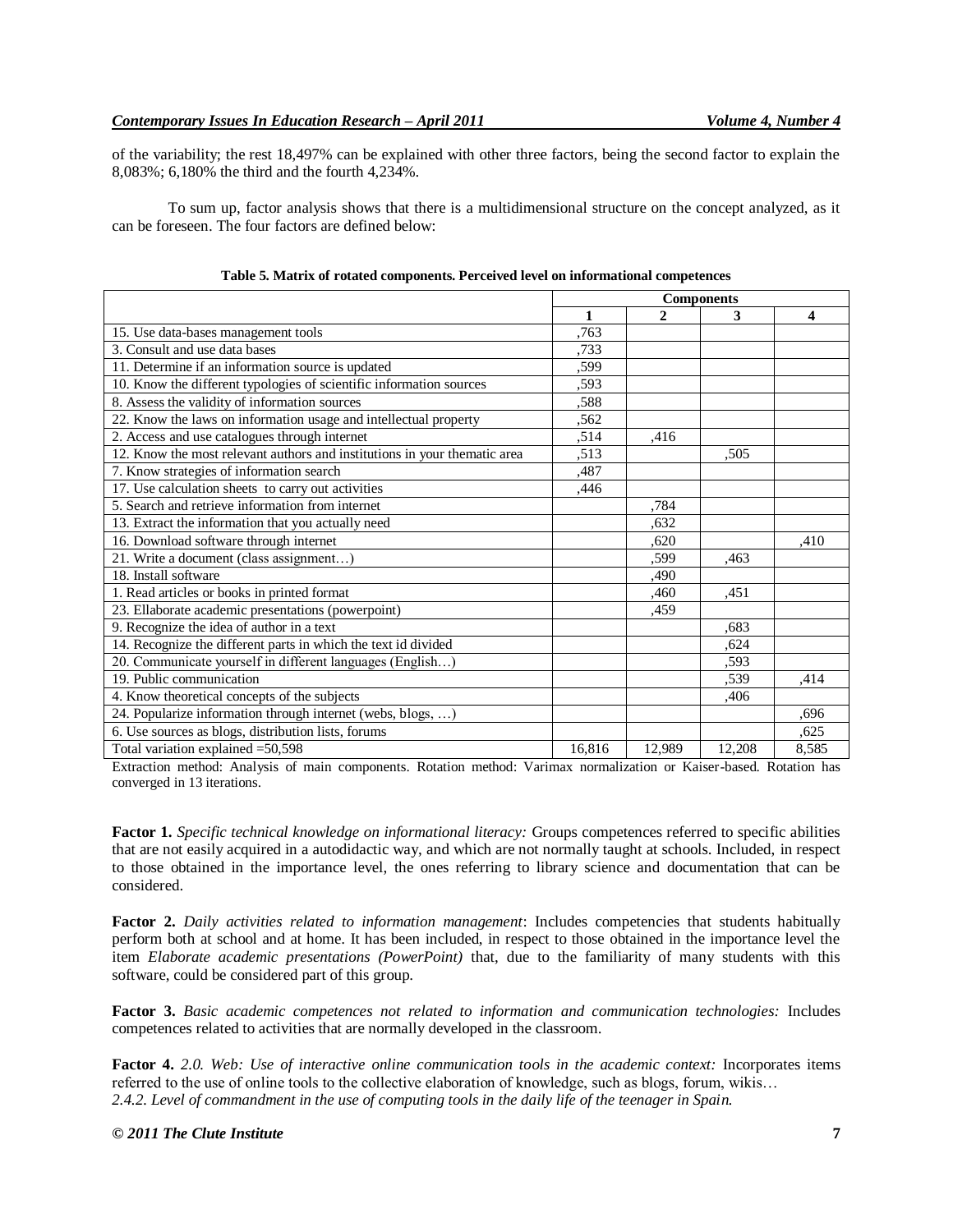In this section, basic competence levels of those polled are described in relation to leisure and free-time activities that entail the use of specific and varied technologies, which, a priori, they carry out in their habitual life. It is ordered in a five-point scale, being 1 zero knowledge and 5 a high knowledge.

| Level of basic abilities on technologies in<br>teenagers (2009) | $\overline{x}$ | $S_{x}$ | 1(%)<br>Nothing | 2<br>(% ) | 3(%)<br>Something | 4(%) | 5(%)<br>A lot | N    |
|-----------------------------------------------------------------|----------------|---------|-----------------|-----------|-------------------|------|---------------|------|
| 19. Insert music from my computer to an<br>Mp3                  | 4,71           | ,756    | 1.5             | 1,5       | 5,0               | 9,0  | 83,1          | 1159 |
| 9. Watch videos from YouTube                                    | 4,65           | ,816    | 1,8             | 2,1       | 4,8               | 11,3 | 79,9          | 1155 |
| 6. Surf the net, select and sabe information                    | 4,61           | ,763    | 1,0             | 1,6       | 6,5               | 17,7 | 73,2          | 1155 |
| 20.Download information from a mobile<br>phone or a camera      | 4,51           | ,989    | 3,5             | 2,9       | 6,6               | 13,6 | 73,5          | 1157 |
| social<br>Use<br>11.<br>network<br>(Tuenti,<br>a<br>Facebook    | 4,47           | 1,091   | 5,3             | 3,1       | 6,0               | 10,1 | 75,5          | 1156 |
| 18. Burn a CD                                                   | 4,42           | 1,012   | 3,0             | 4,0       | 8,9               | 16.3 | 67.8          | 1158 |
| 1. Recover, print and sabe information                          | 4,41           | ,838    | 1,1             | 1,4       | 12,1              | 26,4 | 59,0          | 1157 |
| 7. Use search engines                                           | 4,37           | ,936    | 1,7             | 3,6       | 10,8              | 23,6 | 60,2          | 1154 |
| 16. Download music from programs                                | 4,28           | 1,148   | 5,0             | 5,2       | 10,0              | 16,0 | 63,8          | 1155 |
| 17. Download music from a CD                                    | 4,26           | 1,148   | 5,1             | 4,9       | 10,8              | 17,1 | 62,0          | 1156 |
| 14. Download software from internet                             | 4,15           | 1,917   | 6,3             | 5,4       | 12,7              | 22,8 | 52,7          | 1154 |
| 3. Make a presentation with texts, images                       | 4,14           | .960    | 1,6             | 4,6       | 16,5              | 32,5 | 44,8          | 1143 |
| 8. Participate in chats, forums, blogs                          | 4,08           | 1,192   | 5,5             | 7,2       | 12,9              | 22,9 | 51,5          | 1152 |
| 2. Install and execute programs                                 | 4.03           | 1,055   | 2,8             | 6,1       | 18,9              | 29,2 | 43,0          | 1156 |
| 21. play games online with people                               | 3,90           | 1,299   | 8,0             | 8,4       | 16,5              | 19,5 | 47,6          | 1155 |
| 13. Edita on entry on a blog                                    | 3,85           | 1,316   | 9,4             | 8,4       | 13,9              | 24,7 | 43,7          | 1154 |
| 12. Create a blog                                               | 3,47           | 1,390   | 13,7            | 11,3      | 21,0              | 22,4 | 31,5          | 1157 |
| 10. Upload videos to YouTube                                    | 3,37           | 1,527   | 19,2            | 12,0      | 17,0              | 16,5 | 35,4          | 1154 |
| 5. Find data in a data-base                                     | 3,31           | 1,238   | 9,4             | 16,8      | 28,2              | 24,7 | 20,8          | 1147 |
| 4. Use calculation sheets                                       | 3,21           | 1,222   | 9,8             | 18,6      | 30,9              | 22,3 | 18,4          | 1155 |
| 15. Buy things through internet                                 | 2,89           | 1,513   | 28,1            | 14,0      | 20,0              | 16,0 | 21,8          | 1149 |

**Table 6. Basic description of the knowledge level on computer applications (ordered list)**

\*Mean and typical deviation obtained from a scale between 1 and 5 (1=Nothing; 3=Something; 5=A lot)

Results show that the students have a medium-high knowledge ( $\overline{X} > 2.8$ ) in all abilities presented, being specially high in those related to leisure time ( $\overline{X} > 4.5$ ), like watching videos or share videos, music or images. On the other hand, activities in which those polled state to have moderate knowledge ( $\overline{X}$  < 3,5) are those related to the academic sphere, like using calculation sheets or find data in a data-base; or related to information popularization, like upload videos or create a blog. In relation to the item on which those polled declare to have less commandment (*Buy things through internet*), we can find similar cases in the study (Elogia Ipsofacto, 2009) developed by the Interactive Advertising Bureau (IAB), where only a 23 % of those polled declares to have bought something through internet.

If we relate these data with those obtained in some other studies, such as the one carried out at the Camilo José Cela University (Sánchez Burón, Rodríguez, & Fernández Martín, 2009), actions mostly performed by students of Secondary Education online are those related to the access to social networks, Messenger and multimedia downloads. Apart from this, the study of the IABon the use of social networks in Spain (Elogia Ipsofacto, 2009), it points out that one of the most used social networks, only beatted by Facebook, is Youtube, with an 84 % of integration.

# **3. CONCLUSIONS**

The aim of this paper is to emphasize the relevance of informational literacy as a nuclear integrative competence, not only in the technical use of ICTs, but also in the efficient management of all the information process.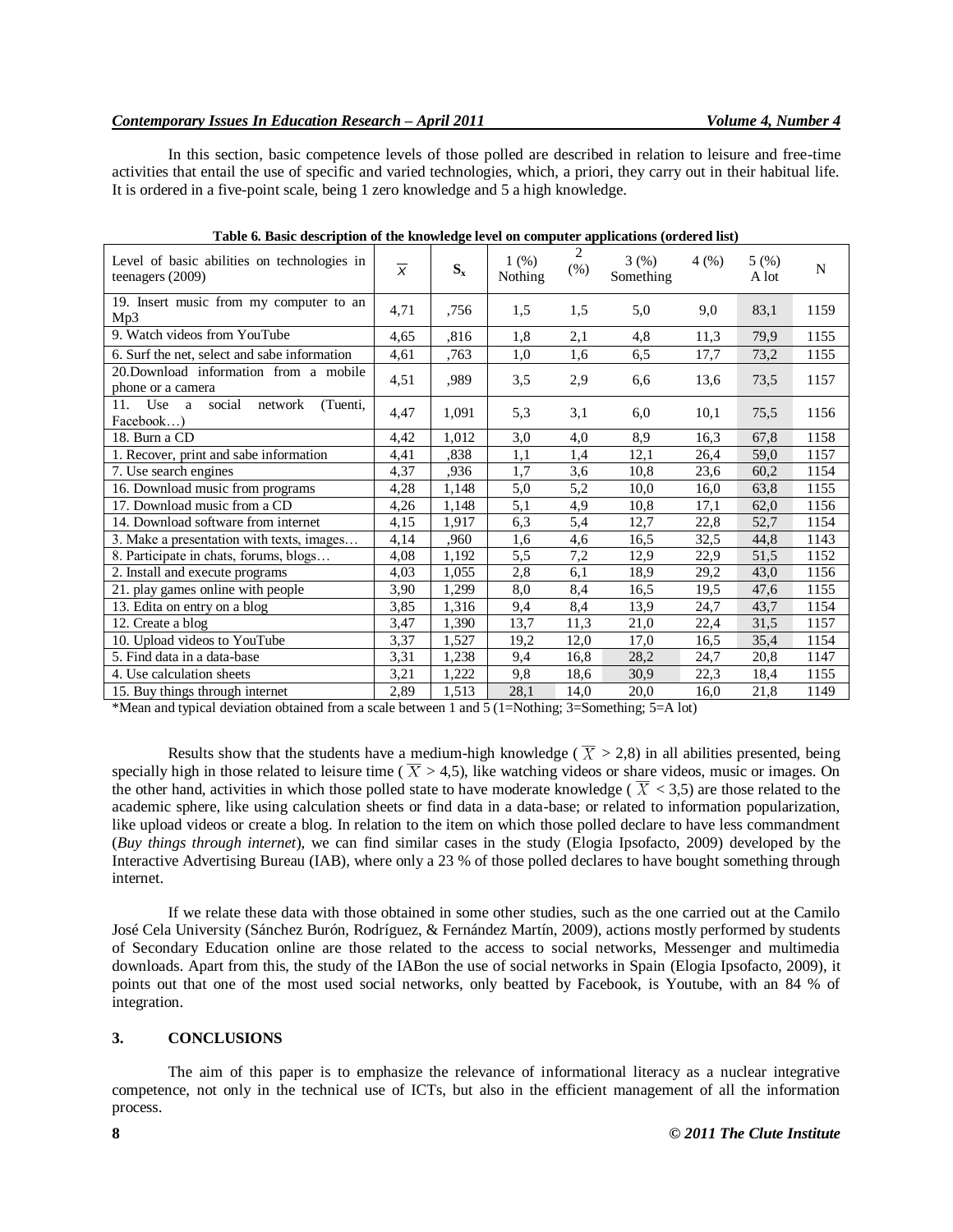Likewise, with the study developed, we try to show evidences on the students believing themselves experts in the use of ICTs, a fact that is actually turned into a lack of internalization of processes that should be carried out in a correct management of information. Besides this, students declare that they should know more about selection processing and popularization of information.

Students show a high use of computing tools, but have a low level of acquisition in terms of informational competences.

## **ACKNOWLEDGEMENTS**

National Project I+D+i 2006: *Assesment and Development of Competences implicit in Secondary Education Model*: *ICTs, Reading and School Coexistence (E-TELECO)*. Ref.: SEJ2006-10700

National Project I+D+i, 2009: *Key Competences Assessment and Teacher Training in Secondary Education: TIC, ALFIN and school coexistence (EF-TALCO).* Ref.: EDU2009-08753Ref.: EDU2009-08753

## **AUTHOR INFORMATION**

**Mª José Rodríguez Conde** is a PhD in Pedagogy from the University of Salamanca, Spain. She is nowadays the Director of the Institute of Education Sciences at the University of Salamanca. She works as a Professor of the Department of Didactics, Organization and Research Methods at the University of Salamanca. She is the Director of the research group GE20 "Educative Assessment and Research". Her main research interest is Research and Assessment Methodology, and more specifically, Assessment in virtual learning environments.

**Susana Olmos Miguelañez** is PhD in Pedagogy, Assistant Professor of Research and Diagnosis Methods in Education, University of Salamanca. She is nowadays Academic Secretary of the Department of Didactics, Organisation and Research Methods. She is a member of the research group GE20 "Educative Assessment and Research". Her main research interest is Research and Assessment Methodology, and more specifically, Assessment in virtual learning environments.

**Maria Pinto** is Professor of Information Science at the University of Granada, Spain. She is an expert in the field of information literacy, e-learning, and assessment in higher education. She has published several books, chapters and papers on these topics in international journals with impact factor JCR. Also, she is the heading researcher of diverse projects on information literacy in the Social Sciences (design of survey IL-HUMASS, INFOLITRANS model, INFOLITRANS test....)

**Fernando Martínez Abad** is holder of a research fellowship at the Department of Research and Diagnosis Methods in Education at the University of Salamanca, where he is currently developing his doctoral thesis. He is an assistant researcher in the group GE20: "Educative Assessment and Research", and has been involved in several research groups and conferences on assessment, e-learning and ICTs applied to educational environments.

**Blanca García Riaza** is holder of a research fellowship at the Department of English Studies at the University of Salamanca, where she develops her doctoral thesis on textual analysis through ICTs, oriented towards an improvement of the teaching methodology of foreign languages. She is an assistant researcher in the group GE20: "Educative Assessment and Research", and has been involved in several research groups and conferences on competences assessment, foreign languages' methodology and didactics, and online learning resources assessment.

## **BIBLIOGRAPHICAL NOTES**

- 1. ALA/ACLR. (2000). *Information literacy competency standards for higher education*. Chicago IL: ACRL.
- 2. American Library Association. (1989). *American Library Association Presidential Committee on Information Literacy : final report.* Chicago: American Library Association.
- 3. Andretta, S. (2007). Phenomenography: a conceptual framework for information literacy education. Aslib Proceedings, 59(2), 152-168.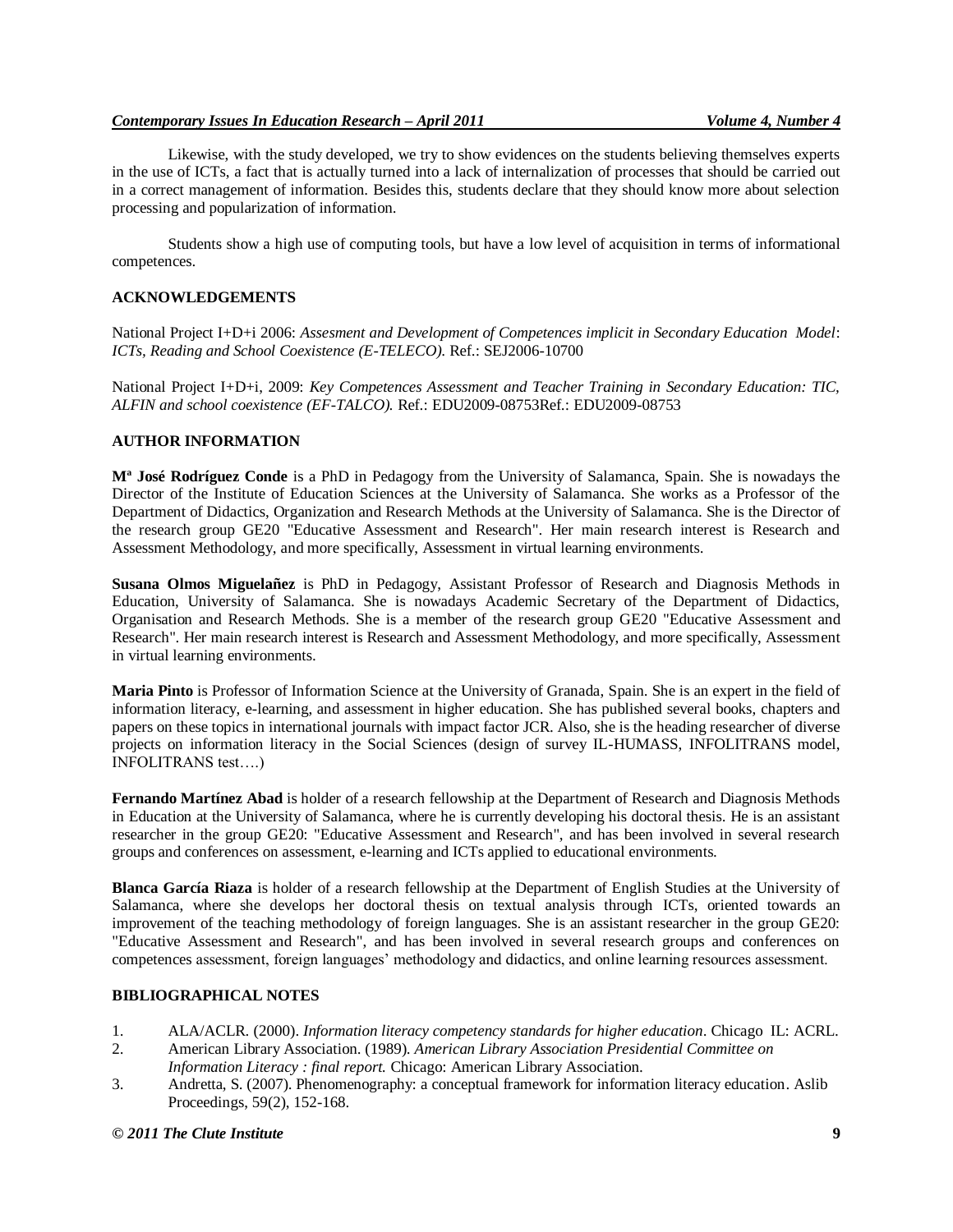- 4. Area Moreira, M. (2001). *Educar en la sociedad de la información*. Bilbao: Desclée de Brouwer.
- 5. Bauman, Z. (2006). *Vida Líquida*. Paidós estado y sociedad. Barcelona [etc.]: Paidós.
- 6. Bauman, Z. (2007). *Los Retos De La Educación En La Modernidad Líquida*. Pedagogía social.txt. Barcelona: Gedisa.
- 7. Bundy. (2004). One essential direction: information literacy, information technology fluency (Recurso internet, 2004) [WorldCat.org]. *Journal of eLiteracy*, *1*, 7-22.
- 8. Castells, M. (1999). *La era de la información: economía, sociedad y cultura. La sociedad Red* (Vols. 1-3, Vol. 1). Madrid: Alianza Editorial.
- 9. Catts, R. (2005). Confirming the relational model of information literacy. *International Information and Library Review*, *37*(1), 19-24.
- 10. CAUL. (2001). *Information literacy standards*. Canberra: University of South Australia.
- 11. CAUL. (2002). Normas sobre alfabetización en información (1ª Edición). *Boletín de la asociación andaluza de bibliotecarios*, *68*, 67-90.
- 12. Elogia Ipsofacto. (2009). *Estudio sobre redes sociales en internet*. IAB Spain Research.
- 13. Gómez Hernández, J. A. (2007). Alfabetización Informacional: Cuestiones báscas. *Anuario ThinkEPI*, 43- 50.
- 14. Head, A. J., & Eisenberg, M. (2009). How college students seek information in the digital age. The Information School, University of Washington.
- 15. Kerlinger, F., & Lee, H. (2002). *Investigación del comportamiento, métodos de investigación en Ciencias Sociales* (4º ed.). México: McGrawHill.
- 16. Koltay, T. (2009). Abstracting: information literacy on a professional level. *Journal of Documentation*, *65*(5), 841-855.
- 17. Lankshear, C. (2008). Nuevos alfabetismos su práctica cotidiana y el aprendizaje en el aula ( $2^{\circ}$  ed.). Madrid: Ministerio de Educación Política Social y Deporte Subdirección General de Información y Publicaciones;Morata.
- 18. Majó i Cruzate, J., & Marqués, P. (2002). *La revolución educativa en la era Internet* (1<sup>°</sup> ed.). Barcelona: CissPraxis.
- 19. Markauskaite, L. (2006). Towards an integrated analytical framework of information and communications technology literacy: from intended to implemented and achieved dimensions. *Information Research*, *11*(3). Recuperado a partir de http://informationr.net/ir/11-3/paper252.html
- 20. MEC. (2009). Estadísticas de las Enseñanzas no universitarias. Recuperado a partir de http://www.educacion.es/mecd/jsp/plantilla.jsp?id=310&area=estadisticas&contenido=/estadisticas/educati vas/eenu/avances/Curso08-09/avances.html
- 21. National Forum of Information Literacy. (2005). *Faros para la Sociedad de la Información, Declaración de Alejandría sobre la alfabetización informacional y el aprendizaje a lo largo de la vida*. Alejandría: UNESCO.
- 22. O'Farrill, R. (2008). Information Literacy and Knowledge Management: Preparations for an Arranged Marriage. *Libri*, *58*(3), 155-171.
- 23. Organización Internacional del Trabajo. (2003). Aprender y formarse para trabajar en la sociedad del conocimiento - Indice. Recuperado Febrero 2, 2010, a partir de http://www.oit.org/public/spanish/employment/skills/hrdr/report/rep\_toc.htm
- 24. Pasadas Ureña, C. (2008). Multialfabetismo y alfabetización informamional crítica: marco de referencia para la función educativa de la biblioteca. En *Brecha digital y nuevas alfabetizaciones. El papel de la biblioteca.* (págs. 59-86). Madrid: Universidad Complutense de Madrid.
- 25. Pinto Molina, M. (2008). Alfabetización informacional y e-learning: Diseño de tutoriales y cursos online. En *Brecha digital y nuevas alfabetizaciones. El papel de la biblioteca.* (págs. 87-117). Madrid: Universidad Complutense de Madrid.
- 26. Pinto, M. (2009). Design of the IL-HUMASS survey on information literacy in higher education: A selfassessment approach. *Journal of Information Science*. Recuperado a partir de http://jis.sagepub.com/cgi/content/abstract/0165551509351198v1
- 27. Pinto, M., Sales, D., & Osorio, P. (2008). Biblioteca universitaria, CRAI y alfabetización informacional. Gijón Asturias: Ediciones Trea.
- 28. Sánchez Burón, A., Rodríguez, L., & Fernández Martín, M. P. (2009). *Los adolescentes en la red. Estudio sobre los hábitos de los adolescentes en el uso de internet y redes sociales*. Universidad Camilo José Cela.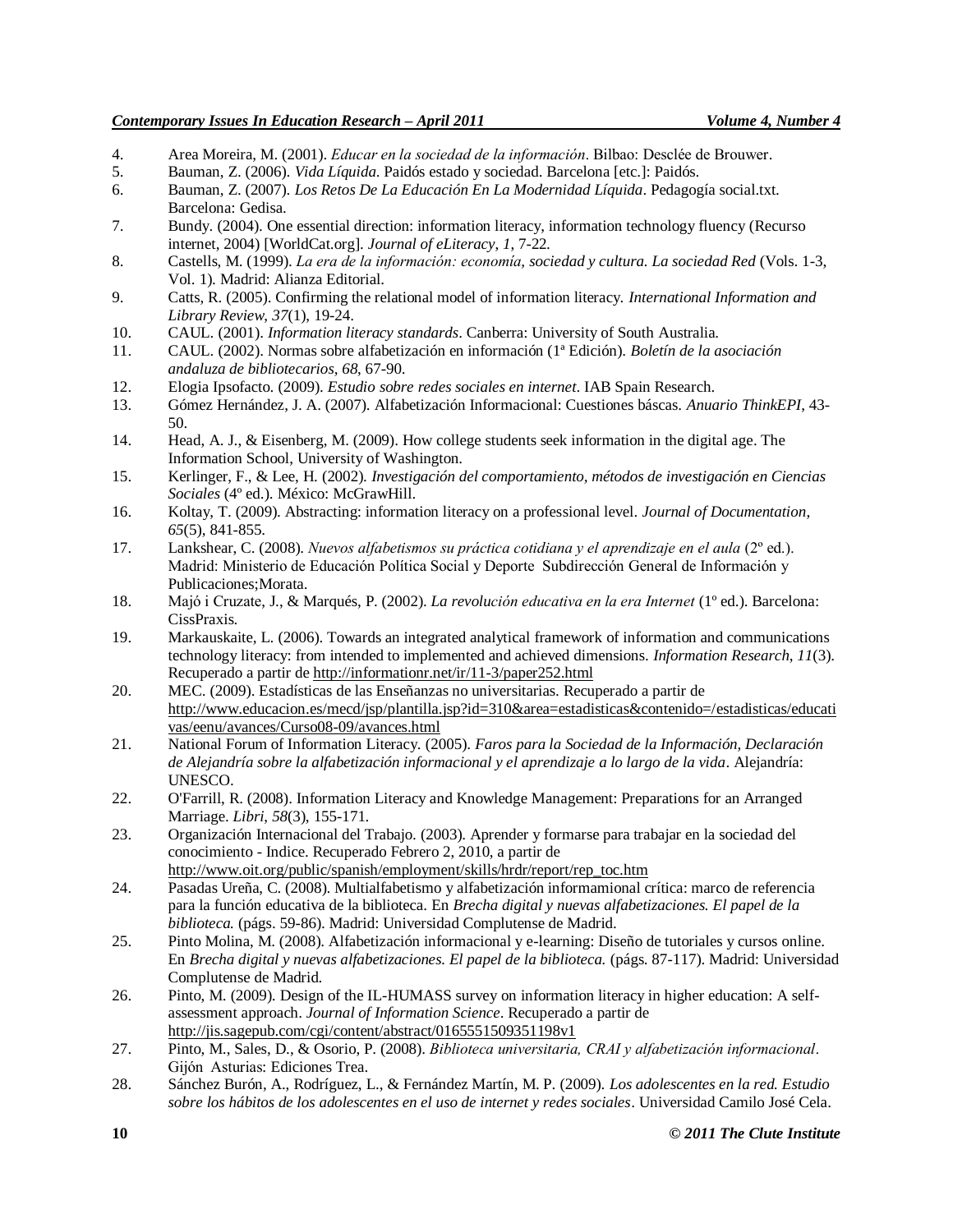- 29. SCONUL. (2001). *Information skills in higher education : a SCONUL position paper.* SCONUL.
- Sigalés, C., Mominó, J. M., Meneses, J., & Badia, A. (2009). La integración de Internet en la educación escolar española : situación actual y perspectivas de futuro. Barcelona : Madrid: Planeta : Fundación Telefónica.
- 31. Unesco. (2005). *Hacia las sociedades del conocimiento*. Paris Francia: Unesco.
- 32. Unión Europea. (2000). *Memorándum sobre el aprendizaje permanente*. Madrid: MECD. Recuperado a partir de http://ec.europa.eu/education/policies/lll/life/memoes.pdf
- 33. Wen, J. (2008). Exploring the Information Literacy Competence Standards for Elementary and High School Teachers. *Computers & Education*, *50*(3), 787-806.